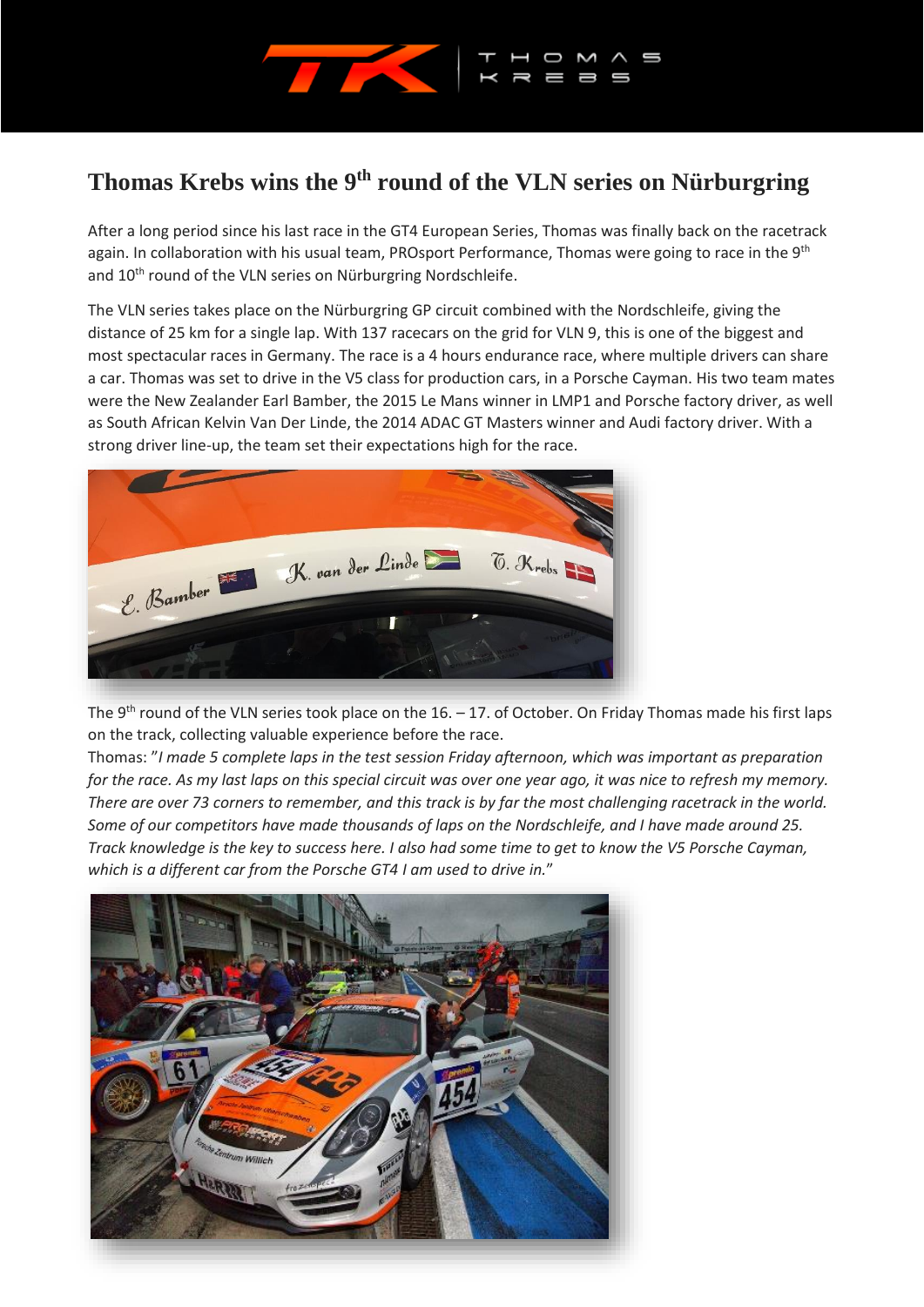

On Saturday morning, the qualifying practice was supposed to run from 8:30 – 10:00, but was delayed due to heavy fog over the circuit. With October temperatures of only 2-4 degrees, the many teams, drivers and spectators were set for an ice-cold day at the Nürburgring. After some waiting time the qualifying session began, and Earl was the first driver in the car. Under difficult conditions, the Porsche driver took provisional pole-position in the V5 class, setting a time of 9:44 min. Next driver in the car was Thomas, who could top the time with a 9:39 min., setting the new fastest time in the V5 class. In the end, Kelvin could go even lower, setting a time of 9:36 min., and a fastest time of all the cars in the V5 class.



Thomas: "*I am really happy with our performance in the qualifying. I did not expect us to be this quick, as we were the fastest car in our class during the complete qualifying session. I am also very satisfied with my own performance, as I felt much more confident with the track and the car compared to yesterday. The conditions were tricky this morning, and a number of factors made the qualifying very difficult. Besides the fact that it is close to 0 degrees and the tires are hard to heat up, some parts of the track were still wet and other parts still covered in fog. At the same time there is a lot of traffic, both with cars which you have to overtake and cars in faster classes which you need to let by without losing time. Every lap something new is happening, which is one of the reasons why this circuit is so special.*"